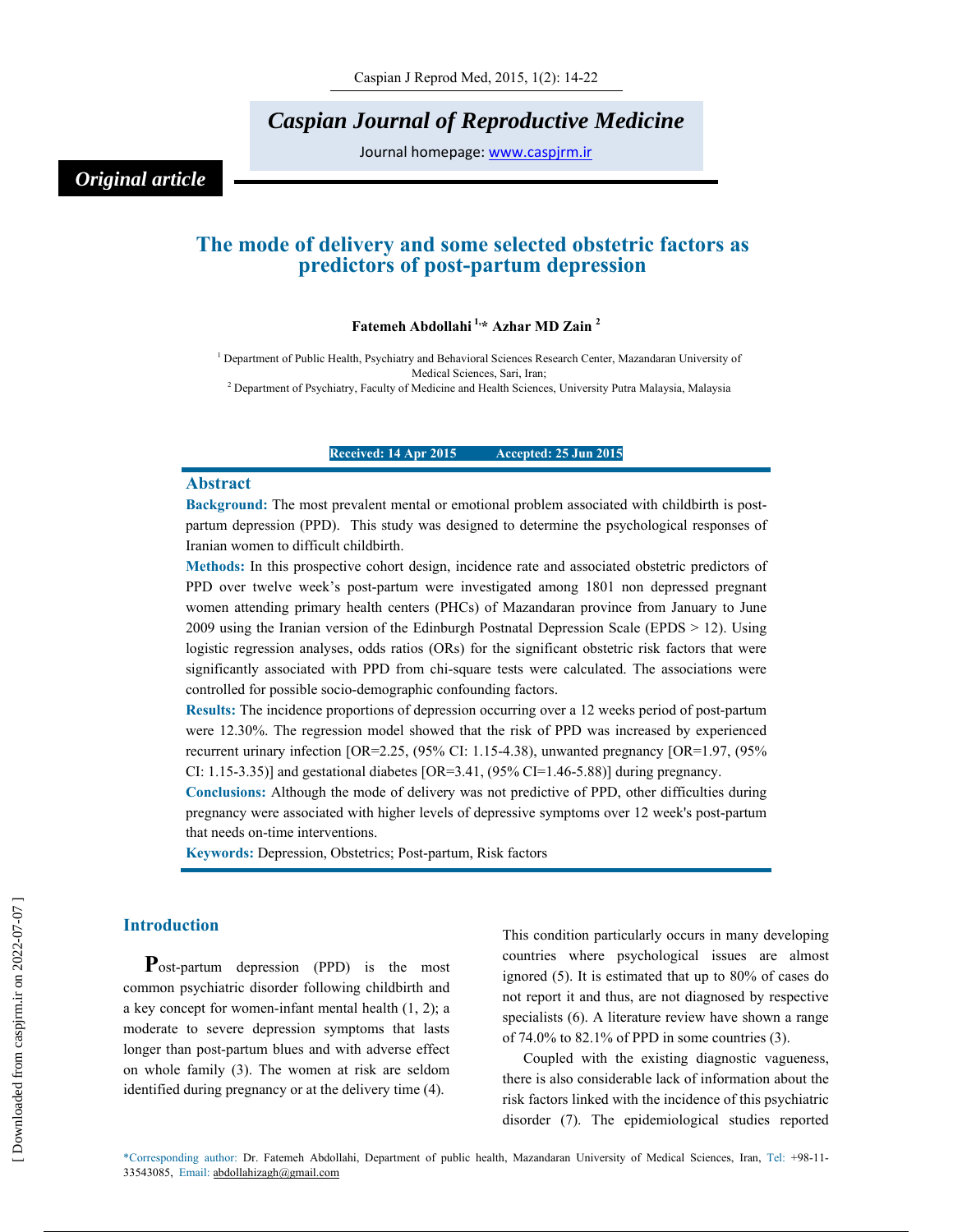psychosocial and socio-demographic risk factors such as experienced depression during pregnancy (8), poor marital relationship (9) and younger maternal age (10). The association between obstetric factors and PPD has been investigated in a number of studies and several studies reported an association (11, 12), but others did not (13, 14). Still, the existing evidence is incompatible and effect size is small (15, 16). The purpose of this project was to investigate whether complications during pregnancy or delivery could predict PPD over 12-week post-partum among Iranian women. To our knowledge some of these complications studied for the first time. Determination of PPD risk factors could assist health care providers comprehend why a woman becomes depressed, in addition to assisting in planning and implementing a preventive program and adequate treatment.

#### **Materials and Methods**

This follow-up cohort study was conducted among rural and urban pregnant women attending Primary Health Care center (PHCs) of Mazandaran province to investigate whether perinatal complications put women at greater risk for depression at 2, 8 and 12 week's post-partum. All, literate, singleton, 16-45 years old pregnant women with gestational age 32-42 weeks pregnancy, who attended PHCs for prenatal care were invited to take part in this study. Women on pharmacological treatment for psychiatric problems and whose Edinburgh Postnatal Depression Scale (EPDS)(17) scores were more than the cut-off point (>12) during 32-42 weeks of pregnancy were excluded from the study. During the study time frame from January to June of 2009, 9187 women (4,684 in urban and 4,503 in rural) who were in their 3rd trimester of pregnancy were registered at the 308 clinics. Among them, 2,626 women were eligible and approached in the study and of those, 2,359 (89.8%) volunteered. Finally, 2,279 (96.6%) completed the EPDS and other questionnaires. Of those, 1,801 women were free of depression and followed to 12 weeks postpartum.

Data were collected using a reliable questionnaire (Cronbach's alpha=86) contains socio-demographic and obstetrics factors. These variables were selected based on literature review. Participants provided information on complications during pregnancy, delivery and after birth to estimate risk of PPD. For



accuracy, obtained data rechecked by women's documents in PHCs. Concerning obstetric and gynecological variables, questions were placed in chronological order. Women were first asked about their history of medical problems with focus on obstetric and gynecologic history in multiparous women from earlier pregnancy, and also pregnancy related factors. They were then asked about their labor and delivery experiences and factors pertaining to prenatal and postnatal problems after delivery. Information was also gathered on the neonatal characteristics.

Obstetric and gynecological data of interest included history of medical problems, infertility, history of abortion, any complications during previous and this pregnancy, gestational age at the first antenatal care visit, gestational age at the time of delivery, number of antenatal care visits, unwanted pregnancies, participation in health education programs, weight gain, mode of delivery, place of delivery, intrapartum excessive bleeding, puerperal complications, birth weight, gender of the baby and neonatal morbidity.

Gestational age was determined by a fetal ultrasound examination conducted during pregnancy. Birth was classified as preterm if it occurred before 37 weeks of gestation. Type of delivery was divided into three categories: (1) vaginal delivery; (2) elective caesarean section; (3) emergency caesarean section. Location of the delivery was either at a private hospital or in governmental hospital. Unwanted pregnancy was defined if the women had not desire this pregnancy at the time of confinement or planned it.

#### **Covariates**

Based on the literature, the following nonobstetrical factors were considered as possible confounders in the association between perinatal complications and PPD: women age, age at marriage, women and husbands' education, women and husband' employment status, family structure, housing's holds, total household income, gravidity and location of the health center. Income was categorized into three groups based on monthly income according to the Iranian Ministry of Finance report based on family income for five people during the data collection period.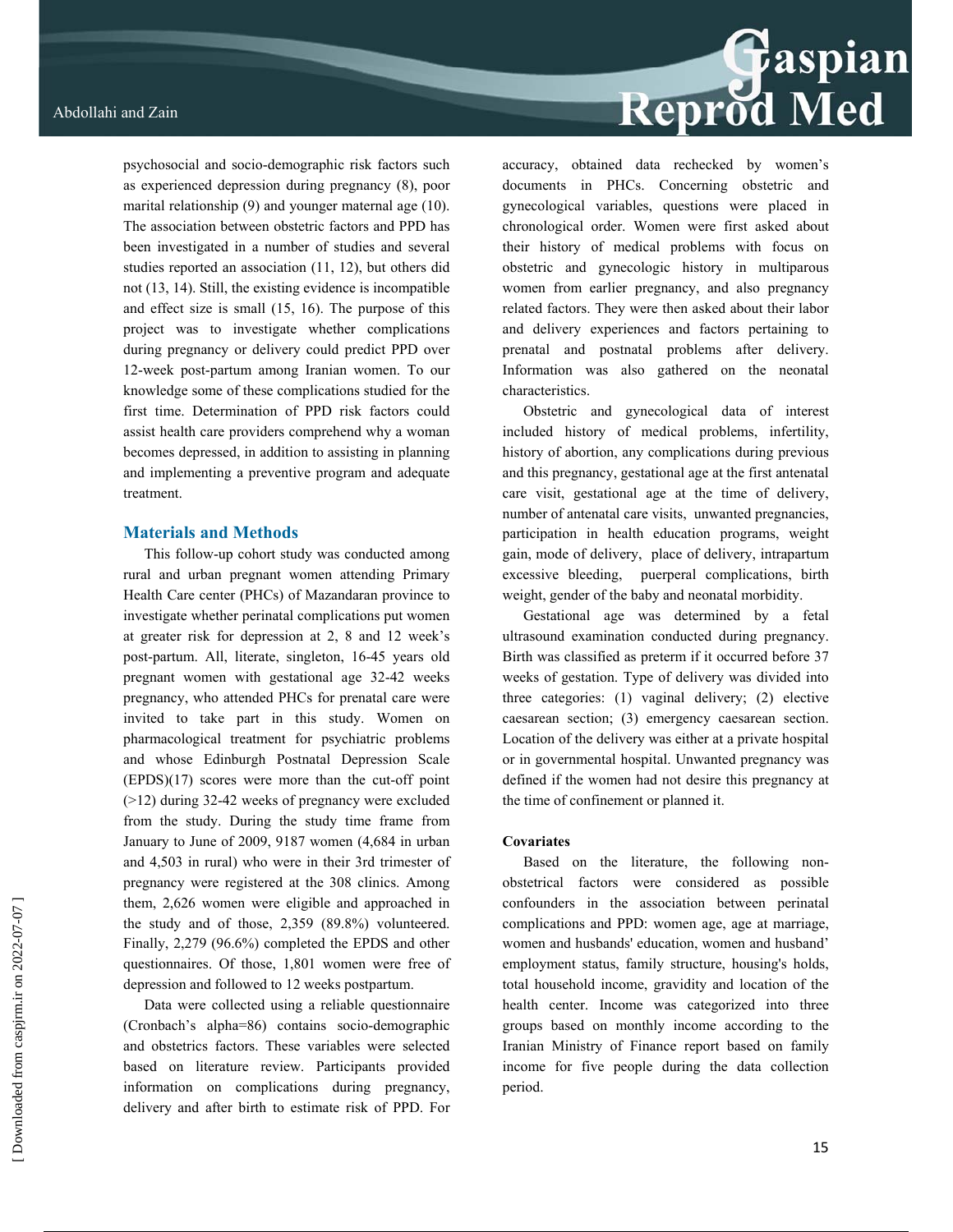During pregnancy and after birth the women were asked to fill the Iranian version of the EPDS. It includes 10 Likert items that takes 10 minutes or less to answer. Each sample selects one of four possible responses ("no", "not at all", "yes", and "quite often") according to their feelings within the past seven days. The score of all questions was computed  $(18)$ . A score of greater than 12 was a valid cut-off value for the provisional diagnosis of PPD in the Iranian sample (19).

Verification of some items in socio-demographic and obstetric and gynecological questionnaires was also done. Most of the questions (e.g. parity, age, number of visits, weight gain, gender of the baby, mode of delivery) after being completed by subjects were checked again with their documents in the health centers. All women and babies in the study were weighed with the same scales which were made from the same company in all health centers. To reduce errors and to obtain better accuracy, all scales were checked prior to being used.

#### **Analysis**

 All analyses were performed using the IBM-SPSS software version 20. Chi-square tests were used to describe the association between sample sociodemographic characteristics and perinatal risk factors (categorical variables) with PPD. Using logistic regression analyses, we calculated odds ratios (ORs) for the risk factors that were significantly associated with PPD, as indicated by the chi-square tests. The associations were controlled for possible confounding factors. All tests with p-values of less than 0.05 were taken statistically significant.

Ethical approval was obtained from the Medical Ethics Committee, University Putra Malaysia (UPM) and Ethic Committee of Mazandaran University of Medical Sciences in Iran.

#### **Results**

Attrition over the 12 weeks data collection was 14.15% and this reflected a total of 255 mothers who completed phase 1 of the study (i.e. during 32-42 weeks of pregnancy) but did not respond to postpartum 2nd, 8th and 12th week's data collection request. No significant difference was found in terms of the average age, women' and their husbands'

|                                                                                                  |                          |                         | țaspian |
|--------------------------------------------------------------------------------------------------|--------------------------|-------------------------|---------|
|                                                                                                  |                          |                         |         |
|                                                                                                  | <b>Reprod Med</b>        |                         |         |
|                                                                                                  |                          |                         |         |
| Table 1. Socio-demographic characteristics by post-partum depression status.<br><b>Variables</b> | No-PPD                   | <b>PPD</b>              | p-value |
| Age (Years)                                                                                      |                          |                         | 0.002   |
| < 25                                                                                             | 544 (80.2)               | 134 (19.8)              |         |
| 25-35                                                                                            | 673 (85.5)               | 114(14.5)               |         |
| 36 or older                                                                                      | 75 (92.6)                | 6(7.4)                  |         |
| Age at marriage (Years)                                                                          |                          |                         | 0.090   |
| < 25                                                                                             | 1114 (82.9)              | 229(7.1)                |         |
| $\geq$ 25                                                                                        | 178 (87.7)               | 25(33.4)                |         |
| <b>Education (Years)</b>                                                                         |                          |                         | 0.020   |
| Lower secondary $( \leq 9)$<br>Upper secondary                                                   | 465 (81.4)<br>644(83.5)  | 106(18.6)<br>127(16.5)  |         |
| $(10-12)$                                                                                        |                          |                         |         |
| Completed High School                                                                            | 183 (89.7)               | 21(10.3)                |         |
| (>12)                                                                                            |                          |                         |         |
| <b>Husband education (Years)</b>                                                                 |                          |                         | 0.240   |
| Lower secondary $( \leq 9)$                                                                      | 527 (82.3)               | 113 (17.7)              |         |
| Upper secondary (10-12)                                                                          | 562 (83.5)               | 111(16.5)               |         |
| Completed high school (>12)                                                                      | 203 (87.1)               | 30(12.9)                |         |
| <b>Total household income in</b>                                                                 |                          |                         | 0.002   |
| tomans (monthly)                                                                                 |                          |                         |         |
| Low $(< 350,000)$                                                                                | 806 (81.3)               | 185 (18.7)              |         |
| Medium (350,000-450,000)                                                                         | 305 (85.9)               | 50(14.1)                |         |
| High ( $> 450,000$ )                                                                             | 181 (90.5)               | 19(9.5)                 |         |
| Gravida                                                                                          |                          |                         | 0.009   |
| 1                                                                                                | 673 (81.2)               | 156 (18.8)              |         |
| 2                                                                                                | 413 (85)                 | 73(15.0)                |         |
| $+3$                                                                                             | 206 (89.2)               | 25(10.8)                |         |
| Age of Last Child (months)                                                                       |                          |                         |         |
| < 24                                                                                             | 61(77.2)                 | 18 (22.8)               | 0.020   |
| 24-36                                                                                            | 58 (87.9)                | 8(12.1)                 |         |
| 37-72                                                                                            | 192 (90.6)               | 20(9.4)                 |         |
| > 72                                                                                             | 229 (86.7)               | 35(13.3)                |         |
| <b>Gender of Children</b>                                                                        |                          |                         | 0.860   |
| Female                                                                                           | 242 (87.4)               | 35(12.6)                |         |
| Male                                                                                             | 238 (86.2)               | 38 (13.8)               |         |
| Both                                                                                             | 61(88.4)                 | 8(11.6)                 |         |
| <b>Family Structure</b>                                                                          |                          |                         | 0.040   |
| Extended                                                                                         | 341 (80.4)               | 83 (19.6)               |         |
| Nuclear                                                                                          | 951 (84.8)               | 171 (15.2)              |         |
| <b>Housing</b><br>Renting                                                                        | 492 (82.4)               | 105(17.6)               | 0.330   |
| Own house                                                                                        | 800 (84.3)               | 149 (15.7)              |         |
| <b>Employed</b>                                                                                  |                          |                         | 0.001   |
| Housewife                                                                                        | 1208 (82.9)              | 249 (17.1)              |         |
| Employ                                                                                           | 84 (93.4)                | 5(5.6)                  |         |
| <b>Husband Employed</b>                                                                          |                          |                         | 0.340   |
| <b>Business</b>                                                                                  | 140 (82.8)               | 29(17.2)                |         |
| Farmer                                                                                           | 82(78.1)                 | 23(21.9)                |         |
| Government servants                                                                              | 874 (83.7)               | 170 (16.3)              |         |
| Other                                                                                            | 196 (86.0)               | 32(14.0)                |         |
| <b>Location of health centre</b>                                                                 |                          |                         | 0.730   |
| Rural<br>Urban                                                                                   | 636 (83.2)<br>656 (83.9) | 128 (16.8)<br>126(16.1) |         |
|                                                                                                  |                          |                         |         |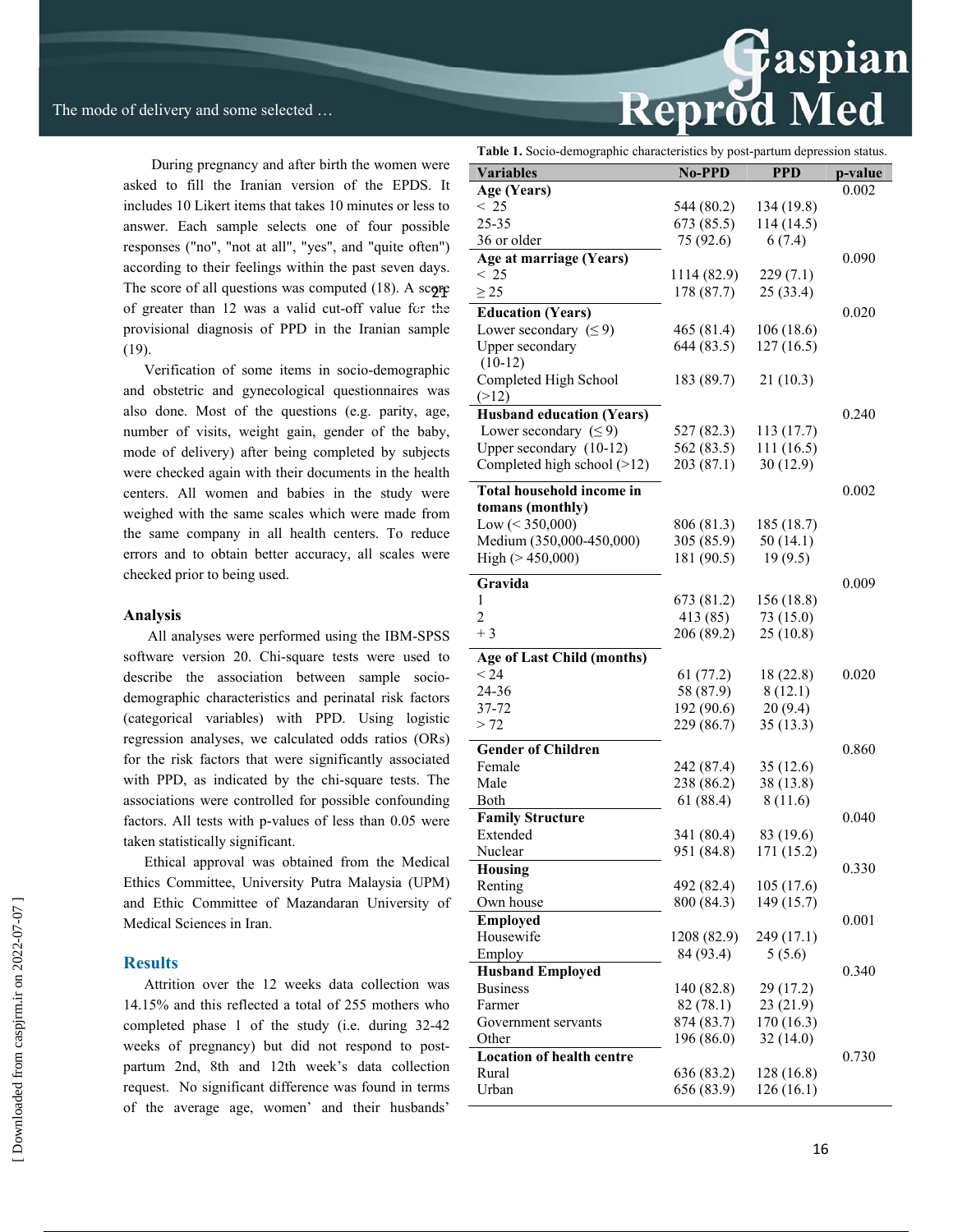| <b>Table 2.</b> Frequencies of history of obstetrics gynecological |               |            |                |  |
|--------------------------------------------------------------------|---------------|------------|----------------|--|
| complications by post-partum depression                            |               |            |                |  |
| <b>Variables</b>                                                   | <b>No-PPD</b> | <b>PPD</b> | <b>P-value</b> |  |
| <b>Abortions</b>                                                   | 214 (84.3)    | 39(18.7)   | 0.840          |  |
| Illegal                                                            | 38 (80.9)     | 9(19.1)    | 0.440          |  |
| Legal                                                              | 174 (85.3)    | 30(14.7)   |                |  |
| Infertility                                                        | 106(86.9)     | 16(13.1)   | 0.300          |  |
| <b>Medical diseases</b>                                            | 145(81.0)     | 34(19.0)   | 0.320          |  |
| Anemia                                                             | 113 (77.4)    | 33(22.6)   | 0.030          |  |
| <b>Diabetes</b>                                                    | 3(75.0)       | 1(25.0)    | 0.380          |  |
| <b>Obstetric complications</b>                                     | 192 (82.8)    | 40(17.2)   | 0.280          |  |
| in previous pregnancy                                              |               |            |                |  |
| <b>Preterm birth</b>                                               | 19 (82.6)     | 4(17.4)    | 0.210          |  |
| Elective cesarean section                                          | 67 (91.8)     | 6(8.2)     | 0.050          |  |
| <b>Emergency cesarean</b>                                          | 112 (83.6)    | 22(16.4)   | 0.990          |  |
| section                                                            |               |            |                |  |

**Table 2.** Frequencies of history of obstetrics gynecological

education among women who were followed and those who dropped out.

The mean age and age at marriage of women was 25.9±5.2 years and 20.4±4 years respectively. About half of women and their husbands' had less than a high school education (50.5% and 41.3 %, respectively), and their mean household income was 319,985±1.5 Tomans (3500 Tomans = 1 US Dollar) per month. The majority of women were housewife (92.7%), had husbands who were employed in business (67.5%), owned their own home (62%), and lived in nuclear families (71.7%). About two third of women (61%) did not have any children. Half of women (50.6%) were recruited from rural PHCs, the remainder were recruited from urban PHCs.

The obstetric data that were gathered for the study included obstetric and gynecological history, pregnancy-related, delivery- related and perinatal characteristics. In this study 16.5% of women reported a history of abortion. The minority of women experienced infertility, 7.9% and medical conditions (12.2%) which the most predominant of those was anemia with 77.4% of cases. In multiparous women, 39.8 % of their previous pregnancy were complicated; emergency cesarean section constituted almost half (42.6%) of the complicated cases.

Most women (45%) entered the study with gestational age of more than 13 weeks. The majority of women (60.1%) had a prenatal visit less than 9 times; the mean number of visits being  $9.3 \pm 3.6$ . Less than half of the women (42.3%) had weight gain of 12.5-18 Kg during this pregnancy. The most common complication Reprod Med

(10.7%) in pregnancy was recurrent urinary infection, morning sickness and back pain was the second and third most common (6.7%, and 4.3% respectively). Pregnancy complications were the reason for 81 women to be admitted to the hospital. Out of 111 (6.2%) women who took sick leave, 40% were because of pregnancy difficulties. Most women (80.6%) had planned pregnancies and 85.6% of them participated in health education programs.

The babies of most women (83.1%) were born between 37-42 weeks of gestation with a mean of  $38.6\pm1.69$  weeks. Approximately, one third of women (34.5%) entered labor naturally and about half of the babies (53.9%) were born vaginally. Nearly all births (85%) took place in government hospitals. At time of delivery 10.8% of women experienced excessive

Table 3. Frequencies of pregnancy related variables by post-partum depression

| **********<br><b>Variables</b>  | No-PPD      | <b>PPD</b> | P-value |
|---------------------------------|-------------|------------|---------|
| <b>Gestational age at first</b> |             |            | 0.370   |
| antenatal visit (weeks)         |             |            |         |
| < 6                             | 209 (81.6)  | 47 (18.4)  |         |
| 6 - 12                          | 499 (85.2)  | 87(14.8)   |         |
| $\geq$ 13                       | 584 (83)    | 120 (17.0) |         |
| <b>Number of prenatal</b>       |             |            | 0.910   |
| visits                          |             |            |         |
| < 9                             | 768 (83.8)  | 149 (16.2) |         |
| $9 - 12$                        | 318 (83.7)  | 62(16.3)   |         |
| $\geq 12$                       | 205 (82.7)  | 43 (17.3)  |         |
| Weight gain(kg)                 |             |            | 0.200   |
| $\lt 9$                         | 214 (87.0)  | 32(13.0)   |         |
| $9 - 12$                        | 481 (83.8)  | 93 (16.2)  |         |
| $12 - 18$                       | 531 (83.1)  | 108 (16.9) |         |
| $\geq$ 18                       | 65(77.4)    | 19(22.6)   |         |
| <b>Obstetric Complication:</b>  |             |            |         |
| Gestational diabetes            | 46 (70.8)   | 19 (29.2)  | 0.004   |
| Gestational hypertension        | 50 (83.3)   | 10(16.7)   | 0.960   |
| Preeclampsia/Eclampsia          | 9(81.8)     | 2(18.2)    | 0.290   |
| Recurrent urinary               | 123(73.2)   | 45 (32.8)  | 0.001   |
| Infection                       |             |            |         |
| Morning sickness                | 88 (81.5)   | 20(18.5)   | 0.540   |
| Back pain                       | 54 (78.3)   | 15(21.7)   | 0.220   |
| Premature contractions          | 12(75.0)    | 4(25.0)    | 0.150   |
| Vaginal bleeding                | 21 (91.3)   | 2(8.7)     | 0.150   |
| Miscellaneous                   | 44 (88.0)   | 6(12.0)    | 0.390   |
| Admission to the hospital       | 57(87.7)    | 8(12.3)    | 0.360   |
| Because of pregnancy            |             |            |         |
| Complications                   |             |            |         |
| Sick leave in pregnancy         | 78 (78.8)   | 21(21.2)   | 0.180   |
| Unwanted pregnancy              | 1048 (84.8) | 188 (15.2) | 0.010   |
| No participation in health      | 1108 (84.2) | 208 (15.8) | 0.080   |
| <b>Education</b> program        |             |            |         |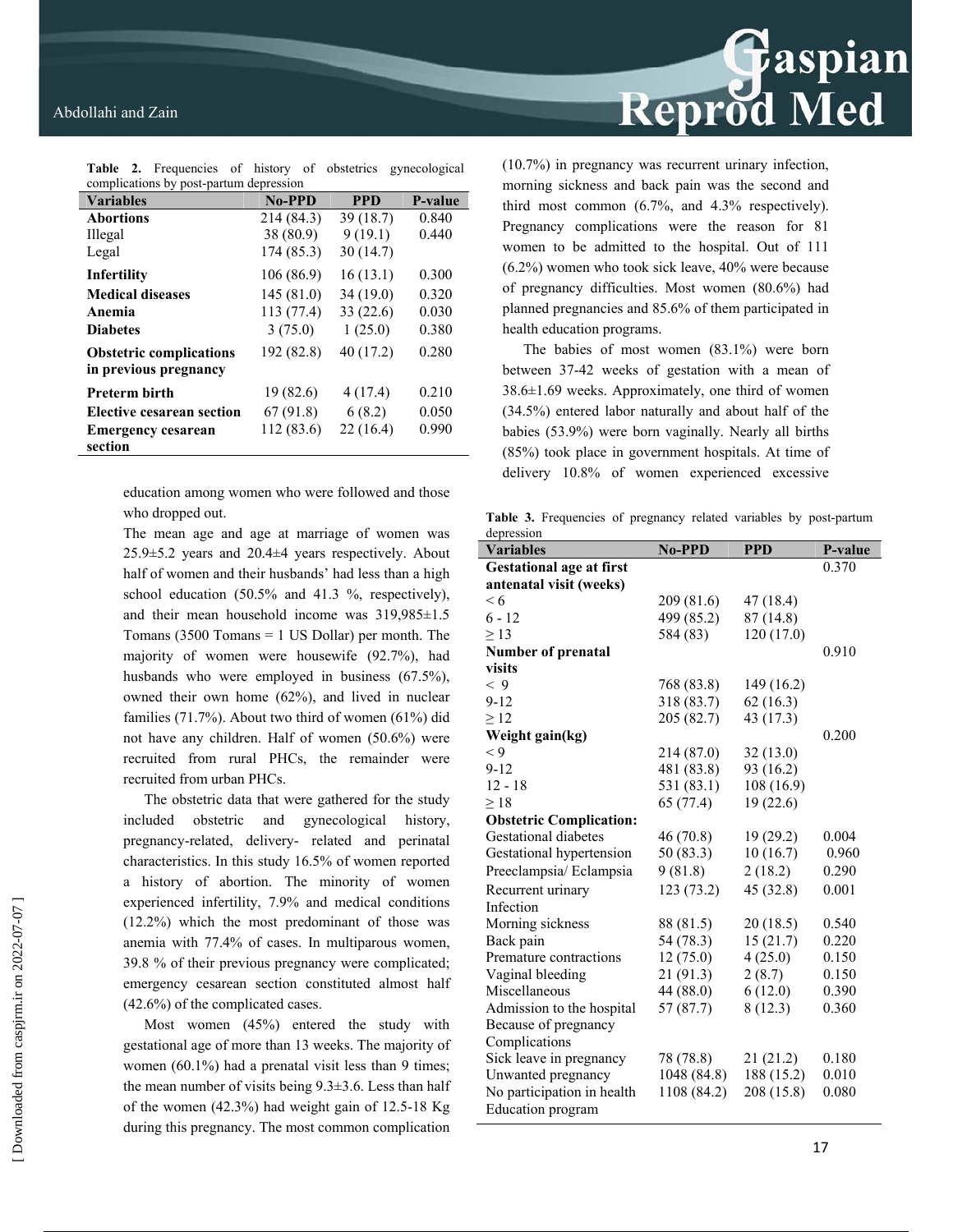## The mode of delivery and some selected …

**Table 4.** Frequencies of delivery related variables by post-partum depression

| <b>Variables</b>               | <b>No-PPD</b> | <b>PPD</b> | <b>P-value</b> |
|--------------------------------|---------------|------------|----------------|
| <b>Gestational age at time</b> |               |            | 0.750          |
| of delivery (weeks)            |               |            |                |
| Premature $(\leq 37)$          | 225(83.0)     | 46(17.0)   |                |
| Term $(\geq)37)$               | 1066 (83.8)   | 206 (16.2) |                |
| <b>Mode of Delivery</b>        |               |            | 0.690          |
| Emergency cesarean             | 372 (84.4)    | 69 (15.6)  |                |
| section                        |               |            |                |
| Elective cesarean              | 252 (84.8)    | 45 (15.2)  |                |
| section                        |               |            |                |
| Vaginal                        | 668 (83.0)    | 139 (17.0) |                |
| <b>Place of Delivery</b>       |               |            | 0.080          |
| Private hospital               | 193 (81.1)    | 48 (18.9)  |                |
| Government hospital            | 1099 (84.4)   | 203 (15.6) |                |
| Intra-partum excessive         | 149 (82.8)    | 31(17.2)   | 0.740          |
| bleeding                       |               |            |                |
| Puerperal complications        | 346 (81.0)    | 81 (19.0)  | 0.090          |
| <b>Breast</b> feeding          | 208 (84.2)    | 39 (15.8)  | 0.770          |
| complications                  |               |            |                |
| Infection                      | 37(71.2)      | 15 (28.8)  | 0.010          |
| bleeding                       | 70 (78.7)     | 19(21.3)   | 0.190          |
| laceration                     | 39 (86.7)     | 6(14.3)    | 0.570          |

bleeding.

During puerperium, approximately one third (25.5%) of women experienced puerperal complications. The most dominant condition (54.17%) was breast feeding problems. At three months postpartum, 85.4% of babies were still breast fed exclusively by women. The majority of infant birth weight (96.1%) was more than 2,500 gm with a mean of 3,388± 429.3 gm. About half of the infant gender (50.8%) was male. A small numbers of infants (11%) experienced neonatal morbidity after birth, premature birth consisted the majority of those cases (46.25%).

Over the 12-week period of post-partum, there were a total of 254 new cases of PPD. The cumulative incidence rate of depression occurring at 2, 8 and 12 weeks post-partum was 6.9% (120), 4.6% (69) and 4.8% (65) respectively.

The frequency and percentages for PPD status are presented for each level of the categorical variables in the following manner: socio-demographic, obstetrics and gynecological history.

The incidence of PPD was more common in women whose age were younger than 25, gave up their education at lower secondary level, their family income were less than 350,000 tomans per month, experienced



pregnancy for the first time (P=0.009), being a housewife and living in the extended family (Table 1). The proportion of women with PPD increased in anemic women (22.6%) compared with non-anemic women (15.8%) (P=0.03) (P=0.001) (Table 2).

The proportion of PPD in women increased among those who reported having gestational diabetes (29.2%), recurrent urinary infection during pregnancy (32.8%) and unplanned pregnancy (21.2%) compared with women who did not experience gestational diabetes (15.9%) or recurrent urinary infection (15.2%) and had a plan for their pregnancy (15.2%) (Table 3).

Women in group of vaginal delivery (17%), and who gave birth a baby at a private hospital (18.9%) had a higher incidence of PPD compared with women who gave birth to a baby by other methods and who delivered their baby in governmental hospital, although the difference was not at a significant level. Also, higher EPDS scores were associated with experiencing infection during puerperal period (28.8%) compared with women who did not report infection  $(16%)$ (Table 4).

There was not any significant association between higher EPDS scores and neonatal complications (Table 5).

The logistic regression model showed that there was increased risk of PPD with experienced recurrent

Table 5. Frequencies of neonatal characteristic by post-partum depression

| <b>Variables</b>                                   | <b>No-PPD</b> | <b>PPD</b> | <b>P-value</b> |
|----------------------------------------------------|---------------|------------|----------------|
| Birth Weight (gm <sup>*</sup> )                    |               |            | 0.580          |
| $LBW^{**}$ (<2500)                                 | 56 (86.2)     | 9(13.8)    |                |
| Not-LBW $(\geq 2500)$                              | 1236 (83.6)   | 243 (14.6) |                |
| Sex of the Baby                                    |               |            | 0.640          |
| Male                                               | 664 (83.2)    | 134 (16.8) |                |
| Female                                             | 28 (84.1)     | 119 (15.9) |                |
| Neonatal morbidity                                 | 151(80.3)     | 37(19.7)   | 0.190          |
| Prematurity                                        | 89 (82.4)     | 19(17.6)   | 0.720          |
| Infection                                          | 3(75.0)       | 1(25)      | 0.640          |
| Jaundice                                           | 64 (84.2)     | 12(15.8)   | 0.880          |
| Hospital stay of neonate                           | 126(80.8)     | 30(19.2)   | 0.310          |
| <b>Breast feeding status at</b>                    |               |            |                |
| three months                                       |               |            | 0.180          |
| Exclusive breast feeding                           | 1162 (83.6)   | 228 (16.4) |                |
| Bottle feeding                                     | 21 (72.4)     | 8(27.6)    |                |
| Mix Feeding (breast feeding)<br>and bottle feeding | 97 (86.6)     | 15(13.4)   |                |

\* gm=Gram

\*\* LBW= Low birth weight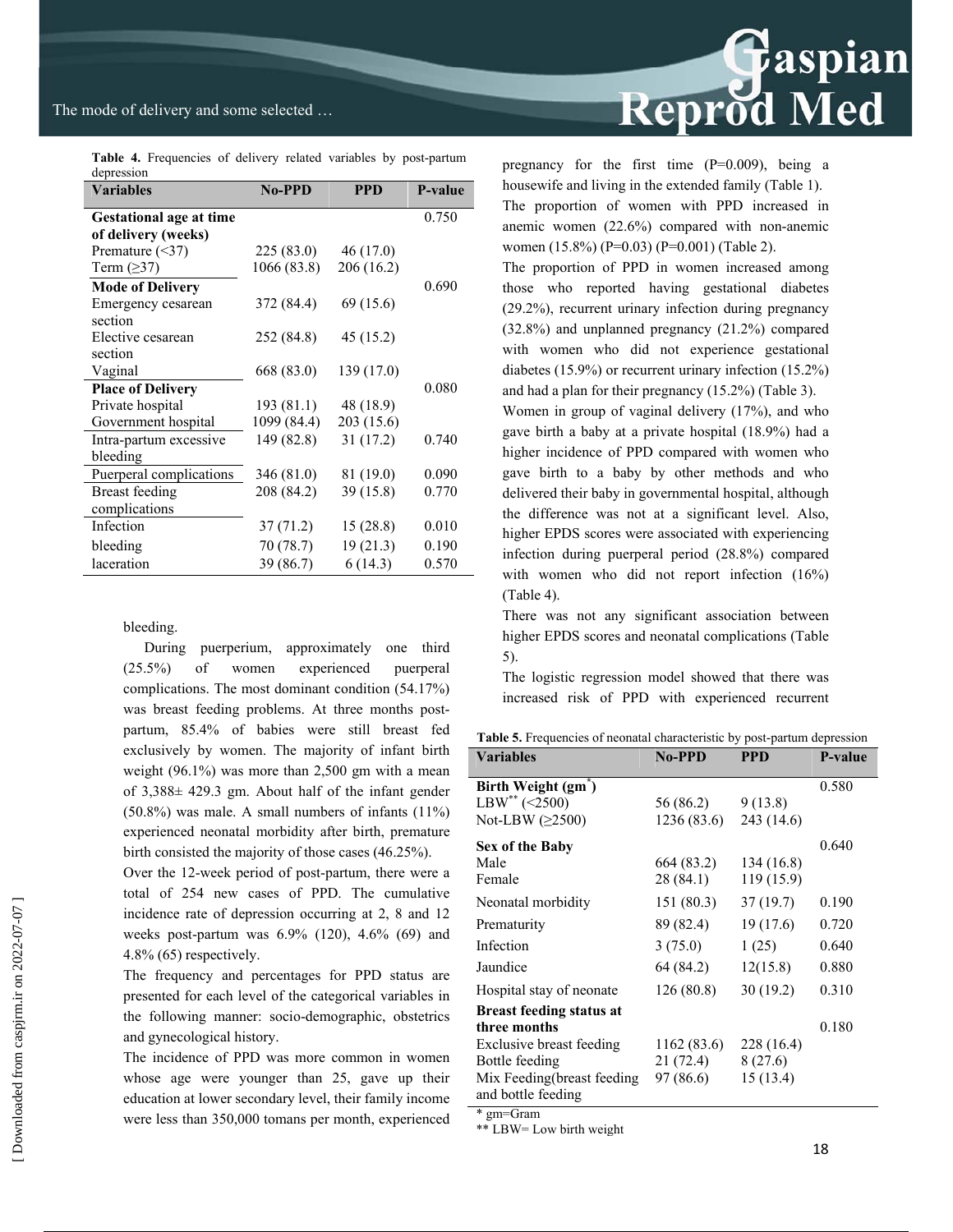**Example 18**<br>Reprod Med

**Table 6.** Obstetrics gynecological factors as predictors of depressive symptoms over 12 weeks post-partum using logistic regression model ( $n = 1546$ ).

| <b>Risk Factors</b>         | B       | <b>SE</b> | <b>Odds</b> ratio | 95% Confidence | <b>P-Value</b> |
|-----------------------------|---------|-----------|-------------------|----------------|----------------|
|                             |         |           |                   | interval       |                |
| Mothers' age (years)        | $-.054$ | .032      | .947              | .890-1.008     | .089           |
| Education (years)           | $-.03$  | .043      | .96               | $.88 - 1.04$   | .37            |
| Mothers 'employ             | .97     | 1.080     | 2.64              | $.31 - 21.93$  | .36            |
| Household income            | .00.    | .000      | 1.00              | $1.00 - 1.00$  | .27            |
| Family structure            | .31     | .294      | 1.36              | $.76 - 2.42$   | .29            |
| Gravida                     | $-.01$  | .285      | .98               | $.56 - 1.72$   | .96            |
| Age of last child           | $-0.00$ | .004      | .99               | $.99 - 1.00$   | .68            |
| Unwanted pregnancy          | .67     | .272      | 1.97              | 1.15-3.35      | .013           |
| Recurrent urinary infection | .81     | .341      | 2.25              | 1.15-4.38      | .017           |
| Gestational diabetes        | 1.22    | .441      | 3.41              | 1.47-8.09      | .005           |
| Anemia                      | .20     | .374      | 1.22              | .58-2.54       | .59            |
| Post-partum infection       | .99     | .555      | 2.69              | .90-7.97       | .07            |
| Constant                    | 0.37    |           |                   |                |                |

urinary infection  $[OR = 2.25, (95\% \text{ CI: } 1.15-4.38)],$ unwanted pregnancy  $[OR = 1.97, (95\% \text{ CI: } 1.15-3.35)]$ and gestational diabetes  $[OR = 3.41, (95\% \text{ CI: } 1.46-$ 5.88)].

Table 6 shows B coefficient estimates and the corresponding adjusted odds ratios indicating the independent effect of each significant variable controlling for the effect of other variables in the model.

### **Discussion**

This study evaluated a wide range of perinatal complications as risk factors for PPD in a large sample size of a developing nation.

Although the incidence rate is a significant finding from both academic and clinical perspectives, few studies have actually investigated it (20). The incidence of depression in our sample was found to be comparable to other incidence studies using the same scale of measurement and the cut-off score in the longitudinal study (9, 21, 22).

The incidence of PPD in this study (6.9%, 4.5%, and 4.8% respectively) at 2, 8, and 12 weeks after birth are consistent with the incident rates reported in UK (5.31% and 2.61% at 8 and 32 weeks after birth, respectively) (23) and exceeded 3.5% and 2.3% incidences reported at the same time points in English women (22). However, the incidence rate reported in current study is less than that of 9.3% and 4.4% report at 12 weeks and one year after birth, respectively in Spain (9). The important issues which made a comparison of PPD incidence difficult are using different instruments, the variation in the timing of evaluation and accuracy of all cases that take place after birth (20).

In the current study, the three strongest obstetric predictors of PPD were unwanted pregnancy, gestational diabetes and recurrent urinary infection.

The results of this study are consistent with the majority of the studies that revealed PPD is more prevalent among women with unwanted pregnancy than those women who have a planned it (13, 24, 25). Unwanted pregnancy can cause adverse physical, psychological and social consequences in the shortand long-term for women (25,26). As for the relationship between unwanted pregnancy and PPD, it should also be mentioned that it is not just about the mothers' feeling toward the fetus, but it also reflects the feelings of others affected in this circumstance (16). Beck (2001) stated that even if the surprise pregnancy becomes a welcome one, a woman still has to contend with the consequence of this unplanned event which will subsequently affect the rest of their lives (27).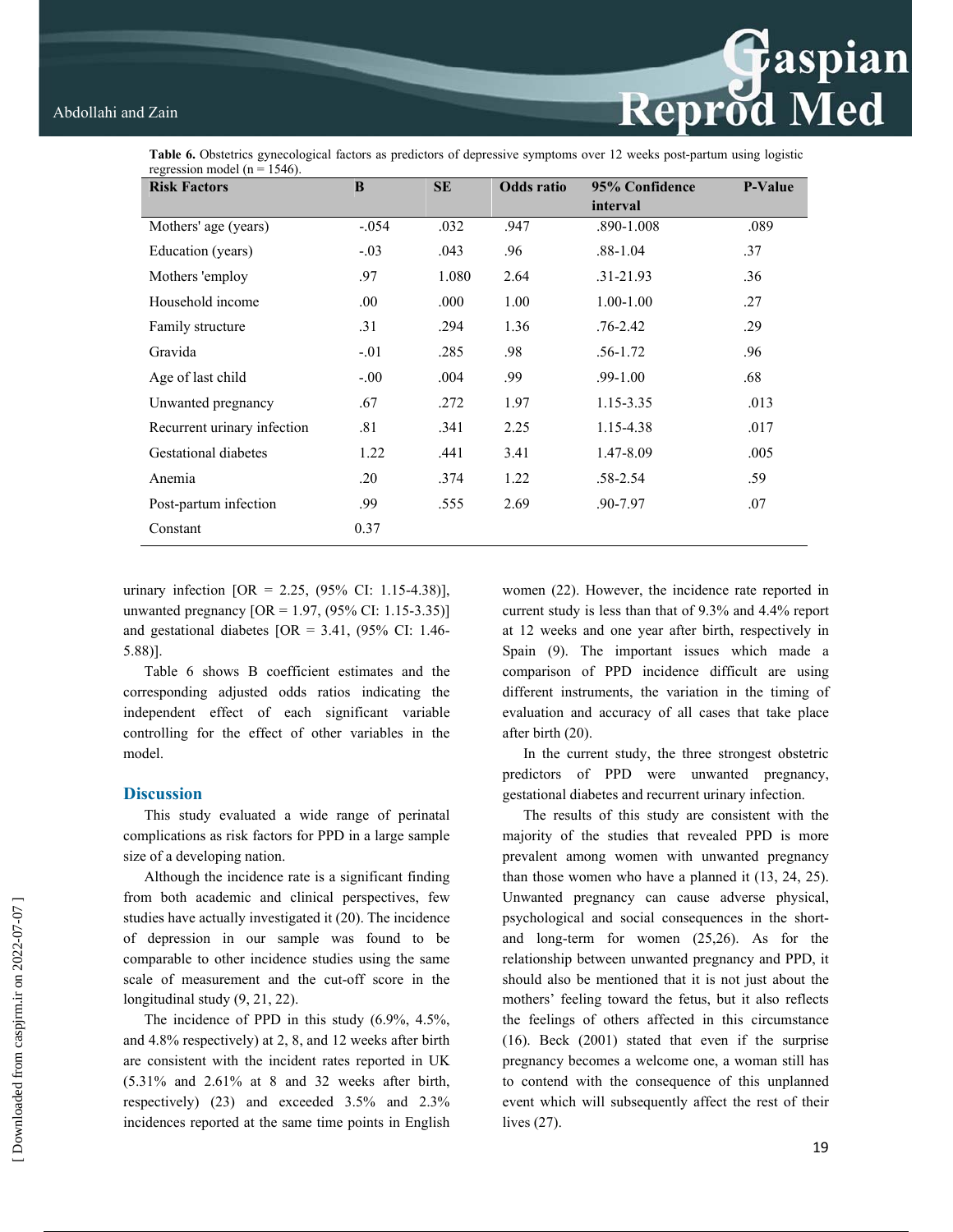Few studies have looked specifically at the association between recurrent urinary infection in pregnancy and PPD, whereas the finding of the current study revealed the link between these difficulties with the increased risk of PPD. A published study, which identified positive association between symptoms of urgency and incontinence after birth and PPD, postulated that both might occur with the same causal factors (28). Similarly, Groer and Morgan (2007) reported more frequent symptoms of infection occurring in depressive women after birth. The authors are suggested that PPD may be associated with a dysregulated hypothalamic-pituitary-adrenocortical (HPA) axis and possible depressed cellular immunity (29).

In agreement with the findings of the current research, one study has acknowledged a statistically significant increase in depressive symptoms among women with gestational diabetes (30). This retrospective cohort study during the 6 months prior to one year following delivery found that women with gestational diabetes had experienced nearly double the odds of depression (15.2% vs. 8.5%) during the postpartum compared with those without diabetes(30). Approximately 20% to 25% of diabetic patients are influenced by depression, which is about twice as many in the general medical population (31). Moreover, nearly 2% to 9% of pregnant mothers have difficulties due to diabetes (32). The primary etiology in relation to the association between diabetes and depression is not evident; however, depression may occur due to stress, such as the effects of hyperglycemia and insulin on the thyroid and stress axis, the metabolic impact of diabetes on the brain and psychological burden of handling a chronic disease during pregnancy, as well as post-partum period (33).

 Another important obstetrics risk factor of PPD that has been suggested is the type of delivery. In association with some of the studies this study did not find any association between type of delivery and PPD (13, 34, 35). The results are similar to those in developing countries such as Lebanon, Iran and Brazil (36, 37). In a meta-analysis and review of 24 studies, the evidence for a link between cesarean section (C/S) and PPD during one year after delivery was rather weak and the relationship had not been established (38).

 There are differences in opinion concerning women's attitude and insights toward C/S and its role on PPD. Studies in diverse settings such as Lebanon in Asia and Nigeria in sub-Saharan of Africa, have demonstrated that some women consider C/S as a problem and they prefer normal delivery (39, 40). A study in Lebanon illustrated that women who delivered their baby by C/S were protected from PPD only in the urban areas, while it is a weak protective factor for those in the rural areas, in which natural birth is highly desired as part of the traditional culture (39). In Nigerian cultures, it is even perceived as a failure of womanhood to have a cesarean delivery (40). In contrast, in Latin America, the women considered C/S as a desirable and safe mode of delivery (41). Some of the other reasons may be fear of vaginal delivery, fear of baby's death during prolonged labor, feeling of noassisted by hospital staff that make mothers' experiencing stress, insecurity, as well as having prolonged labor and extreme pain for a long time causing increased cortical level which is linked to stress (29, 37).

The contradictory findings concerning the relationship between mode of delivery and PPD may be indicated more deep. Therefore, qualitative studies are needed to conduct to establish the role of the mode of delivery on PPD. Due to the high rate of delivery by C/S in Iran, determining whether it is a risk factor for PPD is a worthwhile endeavor in aiding clinicians to identify a growing number of at risk mothers for PPD.

#### **Conclusion**

This is one of the first study that longitudinally examined the incidence and obstetric gynecological risk factors of depression over 12 weeks after birth carried out in the community recruited from PHCs in the developing world using a reliable instrument. Results demonstrated a woman's mental health could be challenged by pregnancy, delivery and post-partum difficulties during post-partum period. The limitation of the study were exclusion of illiterate women from the study, other factors that may contribute to PPD were not evaluated and not all pregnant women and not all PHCs participated in this study.

#### **Acknowledgements**

Thank you to the Mazandaran University of Medical Sciences (MAZUMS) and University Putra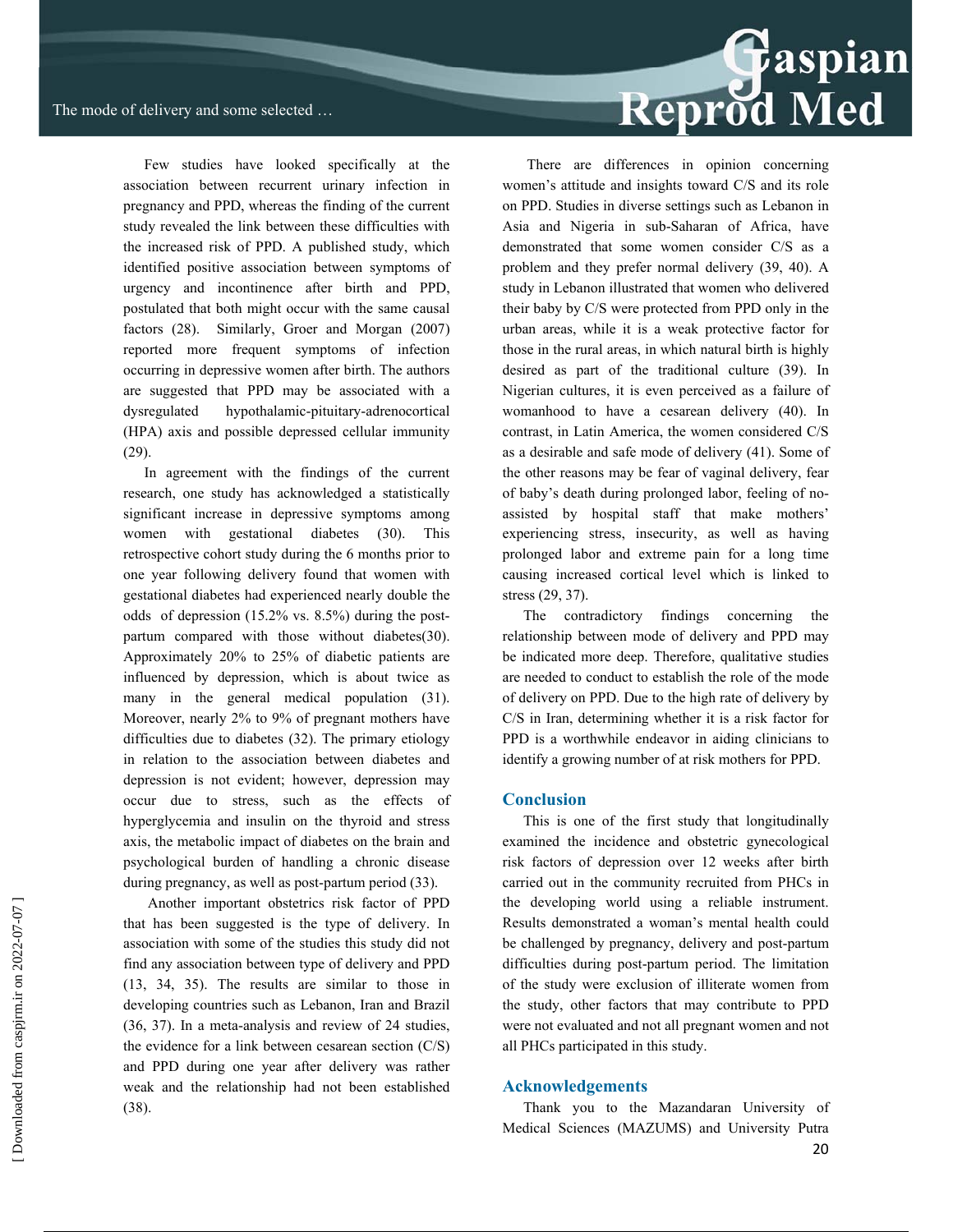Malaysia (UPM) for financial support, to health care providers for helping in data collection and to women who participated in this study.

## **Conflict of interest**

The competing interests not declared.

## **References**

- 1. Wisner KL, Parry BL, Piontek CM. Postpartum depression. New England Journal of Medicine. 2002;347(3):194-199.
- 2. Alici-Evcimen Y, Sudak DM. Postpartum depression. Primary Care Update for OB/GYNS. 2003; 10(5): 205-264.
- 3. Norhayati MN, Hazlina NH, Asrenee AR, Emilin WM. Magnitude and risk factors for postpartum symptoms: A literature review. J Affect Disord. 2015;1(175):34-52.
- 4. Nielsen Forman D1, Videbech P, Hedegaard M, Dalby Salvig J, Secher NJ. Postpartum depression: identification of women at risk. BJOG. 2000;107(10):1210-1217.
- 5. Halbreich U, Karkun S. Cross-cultural and social diversity of prevalence of postpartum depression and depressive symptoms. J Affect Disord. 2006;91(2-3):97-111.
- 6. Kelly RH, Russo J, Katon W. Somatic complaints among pregnant women cared for in obstetrics: normal pregnancy or depressive and anxiety symptom amplification revisited? Gen Hosp Psychiatry. 2001 May-Jun;23(3):107-113.
- 7. Halbreich U. The association between pregnancy processes, preterm delivery, low birth weight, and postpartum depressions--the need for interdisciplinary integration. Am J Obstet Gynecol. 2005;193(4):1312-1322.
- 8. Hamdan A, Tamim H. Psychosocial risk and protective factors for postpartum depression in the United Arab Emirates. Arch Womens Ment Health. 2011;14(2):125-133.
- 9. Escribà-Agüir V, Artazcoz L. Gender differences in postpartum depression: a longitudinal cohort study. J Epidemiol Community Health. 2011 Apr;65(4):320-326.
- 10. Sword W, Landy CK, Thabane L, Watt S, Krueger P, Farine D, Foster G. Is mode of delivery associated with postpartum depression at 6 weeks: a

prospective cohort study. BJOG. 2011;118(8):966- 977.

Reprod Med

- 11. Lee SH, Liu LC, Kuo PC, Lee MS. Postpartum depression and correlated factors in women who received in vitro fertilization treatment. J Midwifery Womens Health. 2011;56(4):347-352.
- 12. Räisänen S, Lehto SM, Nielsen HS, Gissler M, Kramer MR, Heinonen S. Fear of childbirth predicts postpartum depression: a population-based analysis of 511 422 singleton births in Finland. BMJ Open. 2013;3(11):e004047.
- 13. Gaillard A, Le Strat Y, Mandelbrot L, Keïta H, Dubertret C. Predictors of postpartum depression: Prospective study of 264 women followed during pregnancy and postpartum. Psychiatry research. 2014;215(2):341-346.
- 14. Abbasi S, Chuang CH, Dagher R, Zhu J, Kjerulff K. Unintended pregnancy and postpartum depression among first-time mothers. J Womens Health (Larchmt). 2013;22(5):412-416.
- 15. Cantilino A, Zambaldi CF, Albuquerque T, Paes JA, Montenegro ACP, Sougey EB. Postpartum depression in Recife–Brazil: prevalence and association with bio-socio-demographic factors. J Bras Psiquiatr. 2010;59(1):1-9.
- 16. Robertson E, Grace S, Wallington T, Stewart DE. Antenatal risk factors for postpartum depression: a synthesis of recent literature. Gen Hosp Psychiatry. 2004;26(4):289-295.
- 17. Cox JL, Holden JM, Sagovsky R. Detection of postnatal depression. Development of the 10-item Edinburgh Postnatal Depression Scale. Br J Psychiatry. 1987;150:782-786.
- 18. Rychnovsky JD, Brady MA. Choosing a postpartum depression screening instrument for your pediatric practice. J Pediatr Health Care. 2008 Jan-Feb;22(1):64-67.
- 19. Najafi K, Avakh F, Nazifi F, Sabrkonandeh S. Prevalence of Postpartum Depression in Alzahra Hospital in Rasht in 2004. Guilan University of Medical Sciences Journal 2006;15 (59):97- 105[Persian].
- 20. Chaudron LH, Klein MH, Remington P, Palta M, Allen C, Essex MJ. Predictors, prodromes and incidence of postpartum depression. J Psychosom Obstet Gynaecol. 2001;22(2):103-112.
- 21. Evins GG, Theofrastous JP, Galvin SL. Postpartum depression: a comparison of screening and routine